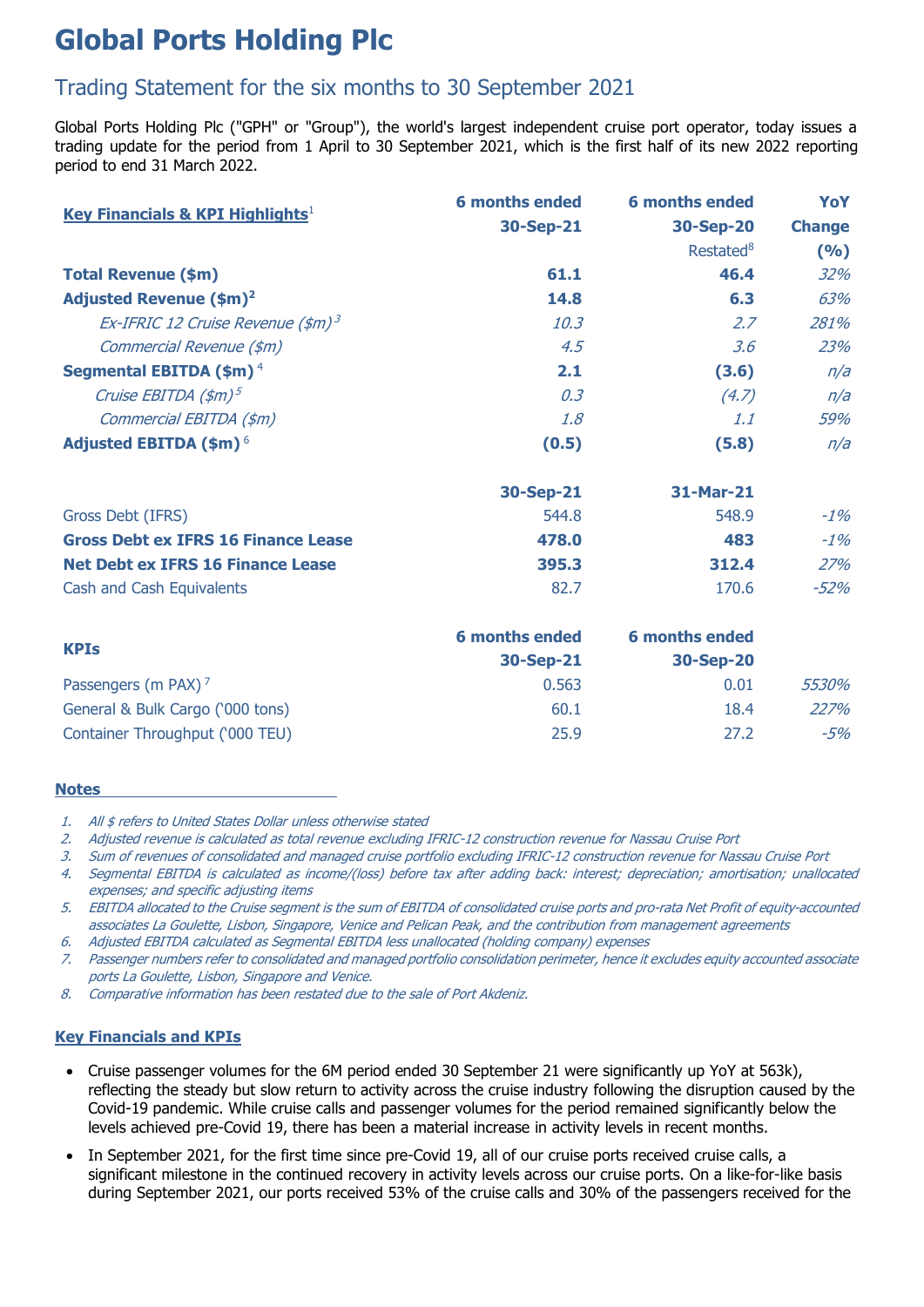same period pre-Covid 19. Compared to cruise calls, the lower passenger recovery primarily reflects the impact of on-board Covid-19 measures that have reduced current occupancy rates across the industry.

- Total container volumes (TEUs) fell by 5% and General & Bulk volumes grew 227%, driven by volumes in certain low margin cargo items
- Total consolidated revenues were \$61.1m for the 6M period; excluding the impact of IFRIC-12 Construction revenues at Nassau Cruise Port, Adjusted Revenues were \$14.8m
	- $\circ$  Total cruise revenue of \$56.6m for the six months to end September 2021. Excluding the impact of IFRIC-12 Construction revenues at Nassau Cruise Port, Cruise revenue was \$10.3m
	- $\circ$  Total commercial revenues rose by 23% to \$4.5m for the period vs \$3.6m for the six months to 30 September 2020
- Segmental EBITDA for the six months to end September 2021 was a loss of \$2.1m, compared to a loss of \$5.8m for the 6M period to 30 September 2020
	- $\circ$  Cruise EBITDA was \$0.3m, compared to an EBITDA loss of \$4.7m for the six months to 30 September 2020
	- $\circ$  Commercial EBITDA was \$1.8m, compared to \$1.1m for the six months to 30 September 2020
- Adjusted EBITDA was a loss of \$0.5m

In the three months to 30 September 2021, we welcomed 498.7k PAX and Adjusted EBITDA was a positive \$1.5m

#### **Balance Sheet**

At 30 September 2021, IFRS gross debt was \$544.8m (Ex IFRS-16 Finance Leases Gross Debt: \$478m), compared to gross debt at 31 March 2021 of \$548.9m (Ex IFRS-16 Finance Leases Gross Debt: \$483.0m). Net debt Ex IFRS-16 finance leases was \$395.3m compared to \$312.4m as at 31 March 2021. At the end of September 2021, GPH had cash and cash equivalents of \$82.7m, compared to \$170.6m at 31 March 2021.

The net cash reduction of \$88.0m in the period was primarily driven by the capital expenditure of \$50.3m, with \$46.6m of this spent on our continued investment into the transformation of Nassau Cruise Port. Net cash from operating activities was a negative \$11.8m in the period, mainly driven by advance contractor payments for capital expenditure in Nassau.

Net cash from financing activities was a negative \$48.5m, reflecting the net impact of our early Eurobond repayment, drawdown on our new loan facility and an additional \$55.0m of debt issuance by Nassau Cruise Port as well as \$30.7m of interest paid in the period, including \$14m related to the first interest payments on the debt incurred to fund the investment into Antigua Cruise Port and Nassau Cruise Port.

#### **Other developments**

Despite the significant impact of Covid-19 on the cruise industry and our cruise operations, we have continued to deliver on our strategic growth ambitions. During the period, GPH entered into a five-year, senior secured loan agreement for up to \$261.3m with Sixth Street, a leading global investment firm. The loan agreement provides for two term loan facilities, an initial five-year term facility of \$186.3m and an additional five-year growth facility of up to \$75.0m. As well as this agreement enabling the early repayment in July 2021 of the \$250m 8.125% senior secured Eurobond due November 2021, the growth facility will be key to the continued success of our growth strategy.

During the period, a 20-year concession agreement was signed and operations commenced at Taranto Cruise Port, Italy. After the period end, GPH signed a 20-year lease agreement for Kalundborg Cruise Port, Denmark, located in the north western region of Denmark it is approximately one hour from Copenhagen city centre. The geographic location of the port means that it can provide cruise lines with a time saving and fuel-efficient alternative to Copenhagen Cruise Port. Kalundborg Cruise Port is GPH's first cruise port in Northern Europe, marking another important milestone in the continued development and geographic expansion of the Group.

GPH today also announced that the Port Authority of Las Palmas has awarded preferred bidder status to Global Ports Canary Islands S.L. ("GPCI"), an 80:20 joint venture between GPH and Sepcan S.L. ("Sepcan"), to operate three cruise port concessions in the Canary Islands.

This agreement will cover three cruise port concessions, the port of Las Palmas de Gran Canaria, port of Arrecife (Lanzarote) and Puerto del Rosario (Fuerteventura), which have tenures of 40 years, 20 years and 20 years respectively.